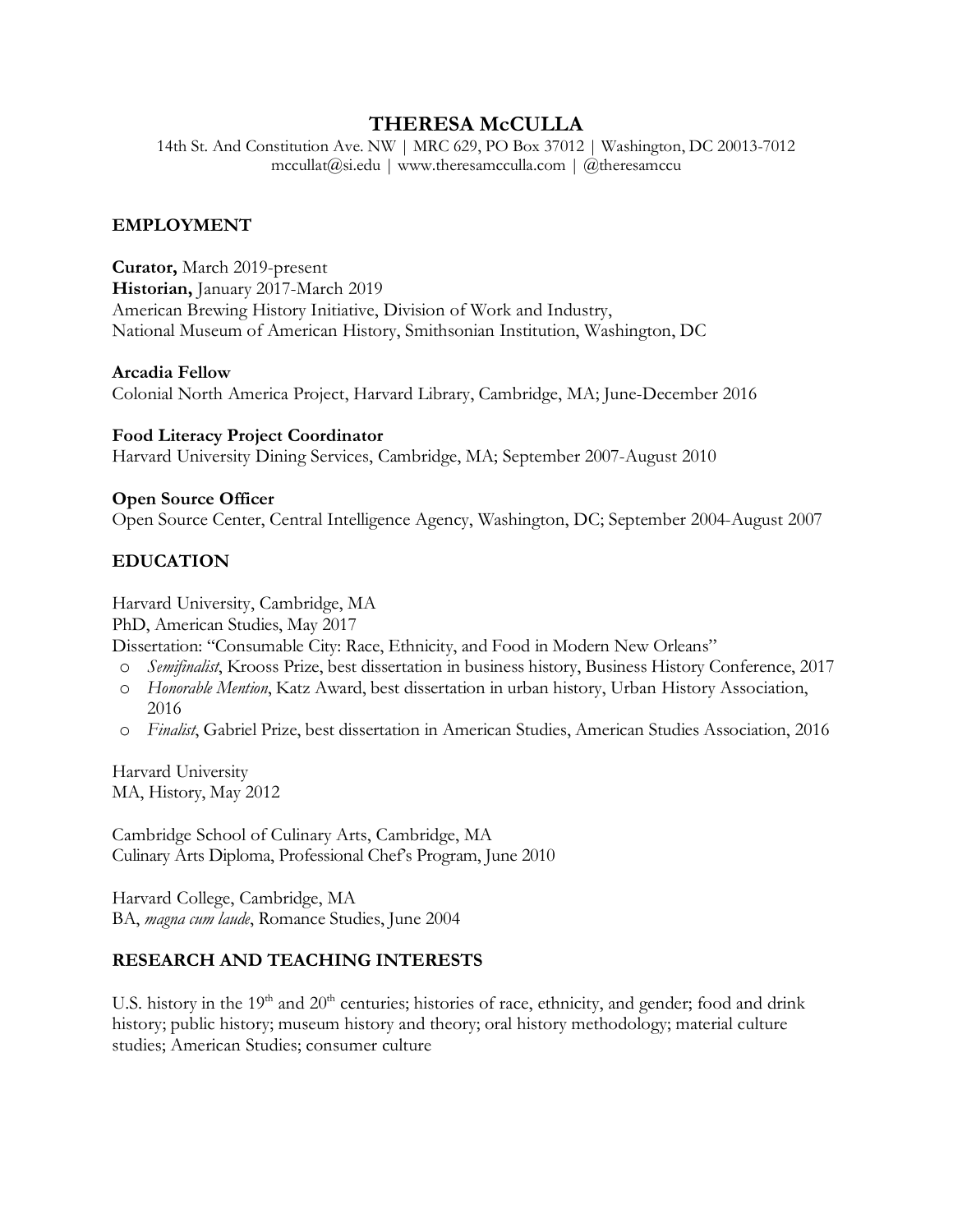# **PUBLICATIONS**

## **Books**

"Insatiable City: Eating Food and Consuming People in New Orleans" (under contract, University of Chicago Press)

# **Peer-Reviewed Articles**

"Craft Beer's Unlikely Alchemist," *Gastronomica* 19, no. 4 (Winter 2019): 78-90.

o *Third Place*, Best Historical Writing, Awards in Beer Journalism, North American Guild of Beer Writers, 2020

"Fava Beans and Báhn Mì: Ethnic Revival and the New New Orleans Gumbo," *Quaderni Storici* 51, no. 1 (April 2016): 71-102. Special issue: Food, Migration, and Mobility in Historical Perspective: Nineteenth to Twenty-First Century.

# **Reviews**

*New Orleans: The Making of an Urban Landscape*, second edition, by Peirce F. Lewis, *Louisiana History* 60, no. 3 (Summer 2019).

Feeding Gotham: The Political Economy and Geography of Food in New York, 1790–1860, by Gergely Baics, *Journal of Social History* 52, no. 3 (Spring 2019): 939-941.

*Kosher USA: How Coke Became Kosher and Other Tales of Modern Food*, by Roger Horowitz. *Journal of American History* 104, no. 1 (June 2017): 215-216.

*Urban Appetites: Food and Culture in Nineteenth-Century New York*, by Cindy R. Lobel. *Buildings & Landscapes: The Journal of the Vernacular Architecture Forum* 22, no. 2 (Fall 2015).

# **Public History and Popular Writing**

"Patsy Young—American Brewer, Fugitive from Slavery," *Good Beer Hunting*, September 15, 2021 o *Nominee*, James Beard Foundation Broadcast Media Award, 2022

"Black-Owned Breweries: Collecting an Unfinished History at the Smithsonian," for series "Celebrating Black History in Craft Beer," BrewersAssociation.org, May 11, 2021

"Here's What's Brewing in the New Smithsonian Beer Collections," *Smithsonian.com*, September 16, 2019

"Preserving American Brewing History: An Update from the Smithsonian," BrewersAssociation.org, April 3, 2019

"Beyond the Girl in the Moon: Brewing History at the Smithsonian," *Hop Culture*, July 26, 2018

"Prohibition was Fantastic for American Beer, or, Cheers to Homebrewers," *O Say Can You See?*, National Museum of American History blog, April 7, 2018

"Five Myths About Beer," *Washington Post*, May 26, 2017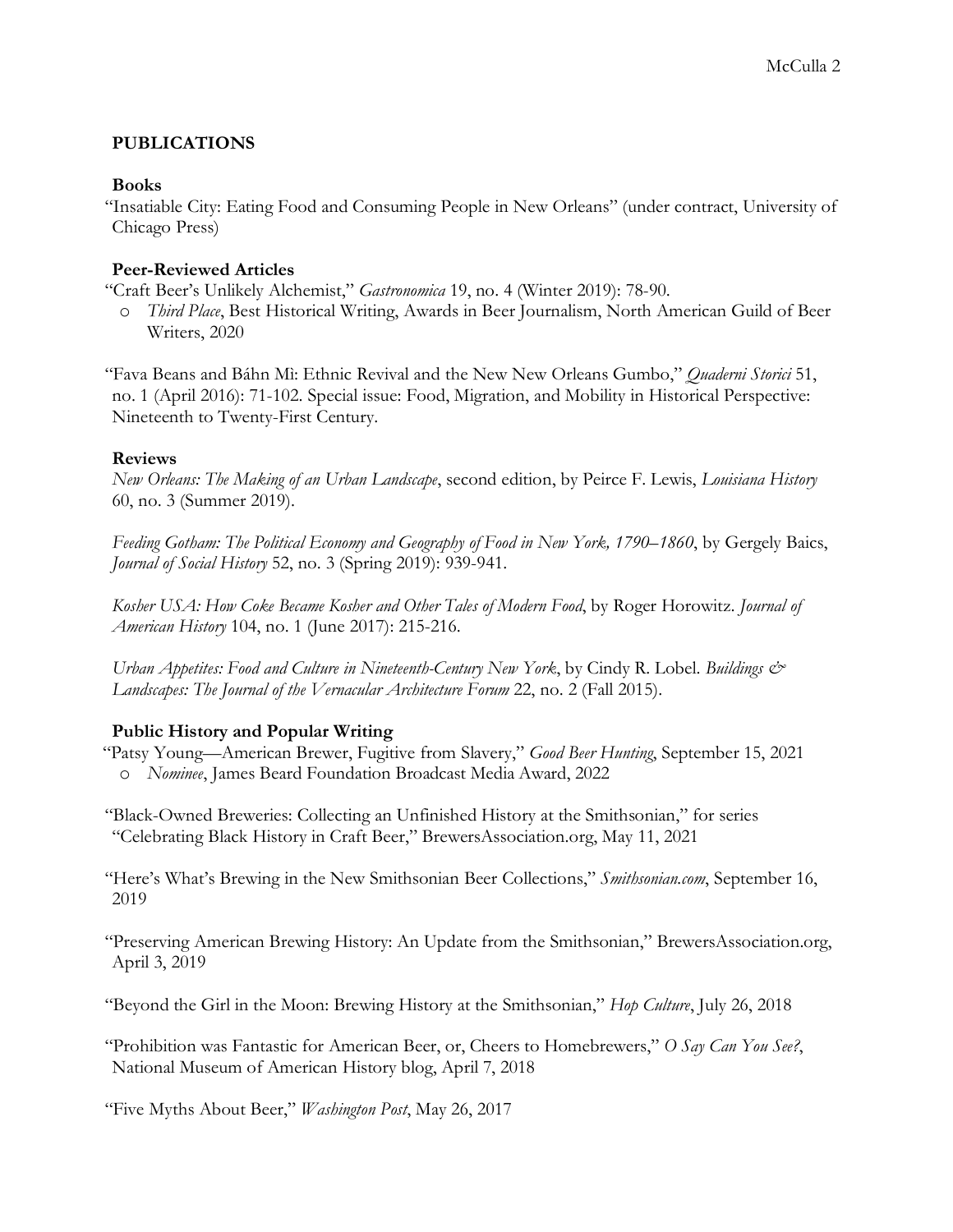- "Our Brewing Historian Hits the Road and You Can Follow Along on Twitter," *O Say Can You See?,* National Museum of American History blog, March 26, 2017
- "Mastering the Art of Szechuan Cooking," *American Food Roots,* July 2015
- "Listening, Tasting, Reading, Touching: Interdisciplinary Histories of American Food," *The Recipes Project,* February 2015
- "Meat lab on Wisconsin campus offers real hands-on learning," *Huffington Post,* September 2014; *American Food Roots,* July 2014
- "Wrecking ball can't topple memories of the old Italian neighborhood," *American Food Roots,* September 2014

## **EXHIBITIONS AND PUBLIC HISTORY PROJECTS**

Beer in the Time of COVID-19, Collecting Initiative, National Museum of American History, Smithsonian Institution, Washington, DC

Authored and implemented a new collecting plan focused on the collection of physical and digital objects, documents, and oral histories to document the effects of the COVID-19 pandemic on small and independent brewers, industry members, and consumers. The plan calls for the collection of beer packaging, merchandise, menus, signage, photo documentation, business records, oral histories, and other ephemeral artifacts. March 2020 to present.

Oral History Collection, American Brewing History Initiative, National Museum of American History, Smithsonian Institution, Washington, DC

Recording oral histories with leaders of America's twentieth- and twenty-first-century homebrewing and craft brewing movements, to form a new research archive for public and scholarly use. To date, have recorded 65 oral histories with 94 subjects. April 2017 to present. [s.si.edu/BrewHistory]

Stories of 2020, Digital Storytelling Initiative, National Museum of American History, Smithsonian Institution, Washington, DC

Authored and promoted call for public submission of written, photographic, and video reflections to "Beer and Brewing," one of seven featured story collections in digital storytelling initiative that will preserve Americans' experiences of 2020 and beyond. December 2020-April 2021. [americanhistory.si.edu/stories-of-2020]

*FOOD: Transforming the American Table*, National Museum of American History, Smithsonian Institution, Washington, DC

Member of a curatorial team that refreshed artifacts and script in a 3,800 square-foot exhibition that investigates the impact of technological and cultural change on American food and drink. Collected objects and oral histories, wrote script, and collaborated on design of a new section, "Brewing a Revolution," that explores histories of homebrewing and microbrewed beer in the United States. Opened October 2019. [americanhistory.si.edu/food]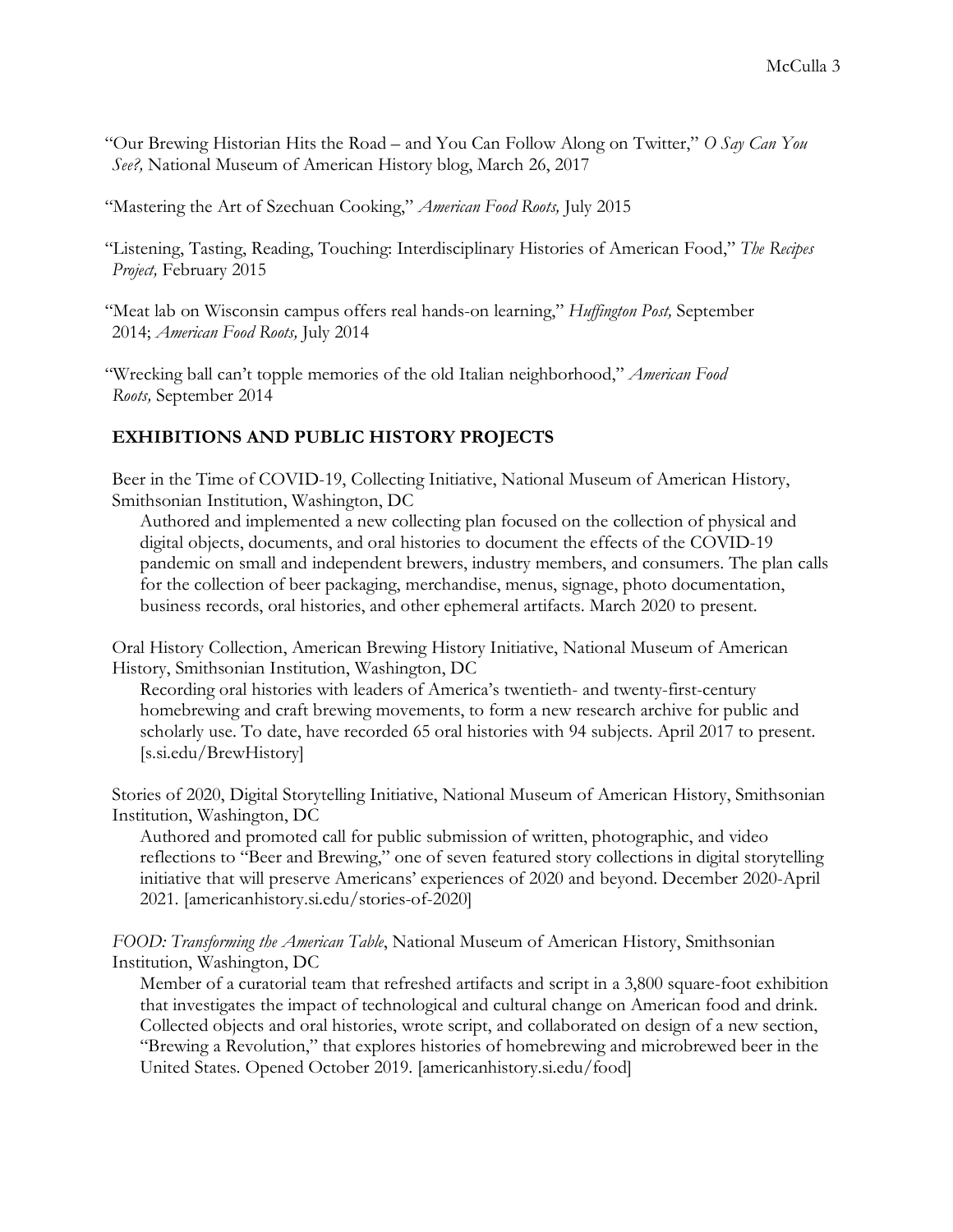Colonial North America Project website, Harvard Library

Surveyed hundreds of digitized manuscripts to write research essays promoting Harvard Library's colonial-era collections. Essays: "Food in Colonial North America"; "International Encounters in Colonial North America"; "Legal Records in Colonial North America"; "Material Culture in Colonial North America"; "Medicine in Colonial North America"; and "Slavery in Colonial North America." Published online November 2017. [http://colonialnorthamerica.library.harvard.edu]

## **AWARDS AND FELLOWSHIPS**

Nominee, James Beard Foundation Broadcast Media Award ("Patsy Young—American Brewer, Fugitive from Slavery"), James Beard Foundation, 2022 Third Place, Best Historical Writing ("Craft Beer's Unlikely Alchemist"), Awards in Beer Journalism, North American Guild of Beer Writers, 2020 Semifinalist, Krooss Prize, best dissertation in business history, Business History Conference, 2017 Honorable Mention, Katz Award, best dissertation in urban history, Urban History Association, 2016 Finalist, Gabriel Prize, best dissertation in American Studies, American Studies Association, 2016 Massey Dissertation Completion Fellowship, Harvard University, 2015-2016 Jacquelyn Dowd Hall Prize, Southern Association for Women Historians, 2015 Research Seed Grant, Center for American Political Studies, Harvard University, 2015 Merit/Graduate Society Term-Time Research Fellowship (Curley Fund), Harvard University, 2013 Charles Warren Center Summer Travel Grant, Harvard University, 2013 Sarah Bradley Gamble Fellowship, Harvard University, 2010-2011, 2011-2012, 2012-2013 Certificate of Distinction in Teaching ("American Art and Modernity"), Harvard University, 2012 Graduate Society Summer Pre-Dissertation Fellowship, Harvard University, 2012 M.F.K. Fisher Award, Cambridge School of Culinary Arts, 2009-2010 John Harvard Scholarship, Harvard College, 2000-2001, 2002-2003

# **INVITED TALKS**

"American Brewing History Initiative: Collecting Beer History at the Smithsonian," invited lecture, Department of Geography and Spatial Sciences, University of Delaware, April 6, 2022

"Patsy Young–American Brewer, Fugitive from Slavery," invited talk, Federally Employed Women, U.S. Department of Education, Washington, DC (Zoom), March 2, 2022

"Brewing History is American History—and San Antonio History, Too," invited talk, San Antonio Museum of Art. San Antonio, TX (Zoom), October 8, 2021

"Collecting Craft Beer History at the Smithsonian," invited talk, Luxembourg Centre for Contemporary and Digital History, University of Luxembourg (Zoom), June 16, 2021

Invited talk on American brewing history and guided tasting, James Smithson Reception, Annual Smithsonian Weekend, Smithsonian Institution, Washington, DC (Zoom), May 1, 2021

"Beer History is Women's History," invited talk, Women's International Beer Summit, Sacramento, CA (Zoom), April 24, 2021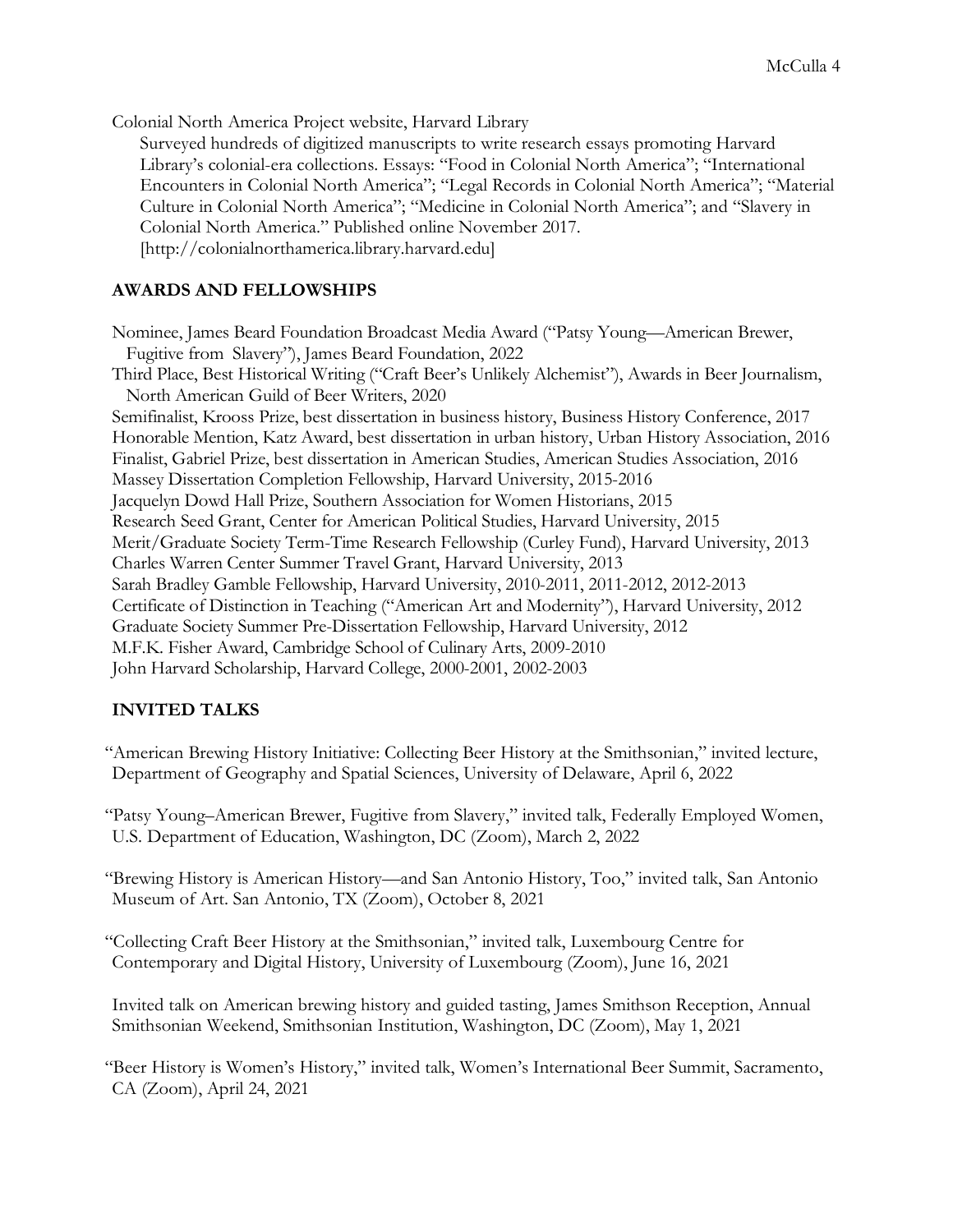- "*Making Her Mark* Spotlight: Temperance and Suffrage," invited talk, Free Library of Philadelphia, Philadelphia, PA (Zoom), January 27, 2021
- "Collecting American Brewing History at the Smithsonian," talk for Food Literacy Project, Harvard University Dining Services, Cambridge, MA (Zoom), December 2, 2020
- "Baltimore's Brewing Industry: Past, Present, and Future," invited talk, Baltimore Museum of Industry, Baltimore, MD (Zoom), September 24, 2020
- "Dr. Theresa McCulla on Research," recorded conversation about archival research practices for online video archive, "Beer Research Guide: Scholar Interviews," Oregon State University, Corvallis, OR (Zoom), May 14, 2020
- ["Reinventing American Beer," "Feasting and Fasting: The Folklore of Food" symposium, Committee on Degrees in Folklore and Mythology, Harvard University, Cambridge, MA, April 17, 2020 – canceled due to COVID-19]
- "Women in Brewing History," guest lecture, DC Brau Brewing, Washington, DC, January 31, 2020
- "Archiving Craft: Collecting American Beer's Recent Past and Present," Keynote lecture, Premodern Food Studies Conference, Center for Medieval Studies, University of Minnesota, Minneapolis, MN, October 19, 2019
- "Saving the Story of Craft: Curating Brewing History at the Smithsonian," Presidential Leadership Academy, Pennsylvania State University, Washington, DC, September 27, 2019
- "Curating Craft Beer's History at the Smithsonian," Fall 2019 Distinguished Speaker Series, Jefferson Literary and Debating Society, University of Virginia, Charlottesville, VA, September 13, 2019
- "Homebrewing Microcomputers and Microbrewing Homebrew," American Homebrewers Association Conference, Providence, RI, June 27-29, 2019
- "Historical Hops," American Public Gardens Association Conference, Washington, DC, June 17, 2019
- "German Heritage in American Brewing History," Fletcher School of Law and Diplomacy, Tufts University, Medford, MA, April 26, 2019
- "A Historian Walks into a Bar: Building a Brewing History Collection at the Smithsonian," History Workshop, Department of History, University of Delaware, Newark, DE, October 2, 2018
- "American Brewing History Initiative: Preserving American Brewing History at the Smithsonian," U.S. House of Representatives Small Brewers Caucus, Washington, DC, June 20, 2018
- "Before Farm to Table: Early Modern Foodways and Cultures," symposium participant, Mellon Initiative in Collaborative Research, Folger Shakespeare Library, Washington, DC, June 8, 2018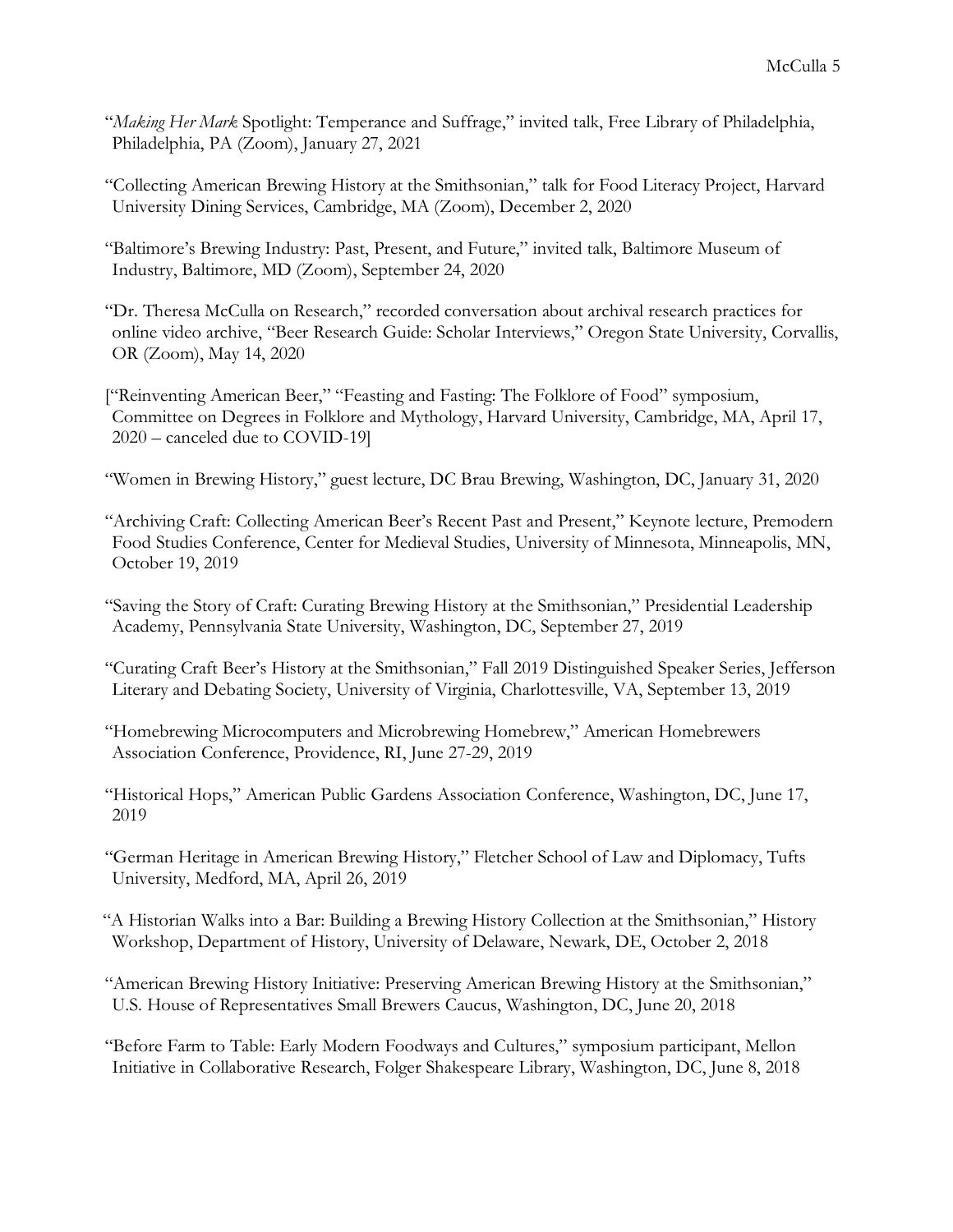- "American Brewing History: From Prohibition to Craft," Senator John Heinz History Center, Pittsburgh, PA, June 3, 2018
- "Building a Brewing History Archive at the Smithsonian," Craft Brewers Conference, Nashville, TN, May 3, 2018
- "Material Matters: Cultural Narratives of Food and Drink," Bryn Mawr College, Bryn Mawr, PA, April 19, 2018
- "Last Call? Prohibition and American Brewing History," New Hampshire Craft Beer Week and University of New Hampshire Beer Lecture Series, University of New Hampshire, April 6, 2018
- "Prohibition and American Brewing History," American Homebrewers Association, *Zymurgy* Live (webinar), Washington, DC, March 8, 2018
- "The American Brewing History Initiative," Library of Congress Cooking Club, Washington, DC, January 11, 2018
- "American Brewing History Initiative, National Museum of American History," Craft Brewers Conference, Washington, DC, April 11, 2017
- "Sampling the Digitized Archive: Food and Drink in the Colonial North American Project at Harvard," What's Next? Exploring New Ways to Use Digital Early American Manuscripts, Colonial North America at Harvard Library Project, Cambridge, MA, November 16, 2016

# **CONFERENCE PRESENTATIONS**

- "The Everyman's Drink: Collecting Beer History for the Smithsonian," American Historical Association, New Orleans, LA (Zoom), February 22, 2022 (Organized panel: "Gender, Collecting, and Public History at the Smithsonian,")
- ["The Sweetest Spot on Earth: Sugar, Tourists, and Laborers in Postbellum Louisiana," Organization of American Historians, Washington, DC, April 2020 (Session: "Inequality and Food Security in Historic Context) – canceled due to COVID-19]
- "Documenting, Preserving, Exhibiting, Sharing: A Brewing History Flight at the National Museum of American History," American Alliance of Museums, New Orleans, LA, May 2019 (Session: "Come to the Table: A Discussion with the Smithsonian Food History Project")
- "Archiving a Revolution: Preserving Craft Brewing History at the Smithsonian," Popular Culture Association/American Culture Association, Washington, DC, April 2019 (Session: "Beer, History, and Museums")
- "Curating America's Happy Hours, from Early America to Craft," National Council on Public History, Hartford, CT, March 2019 (Session: "Brewing Public History")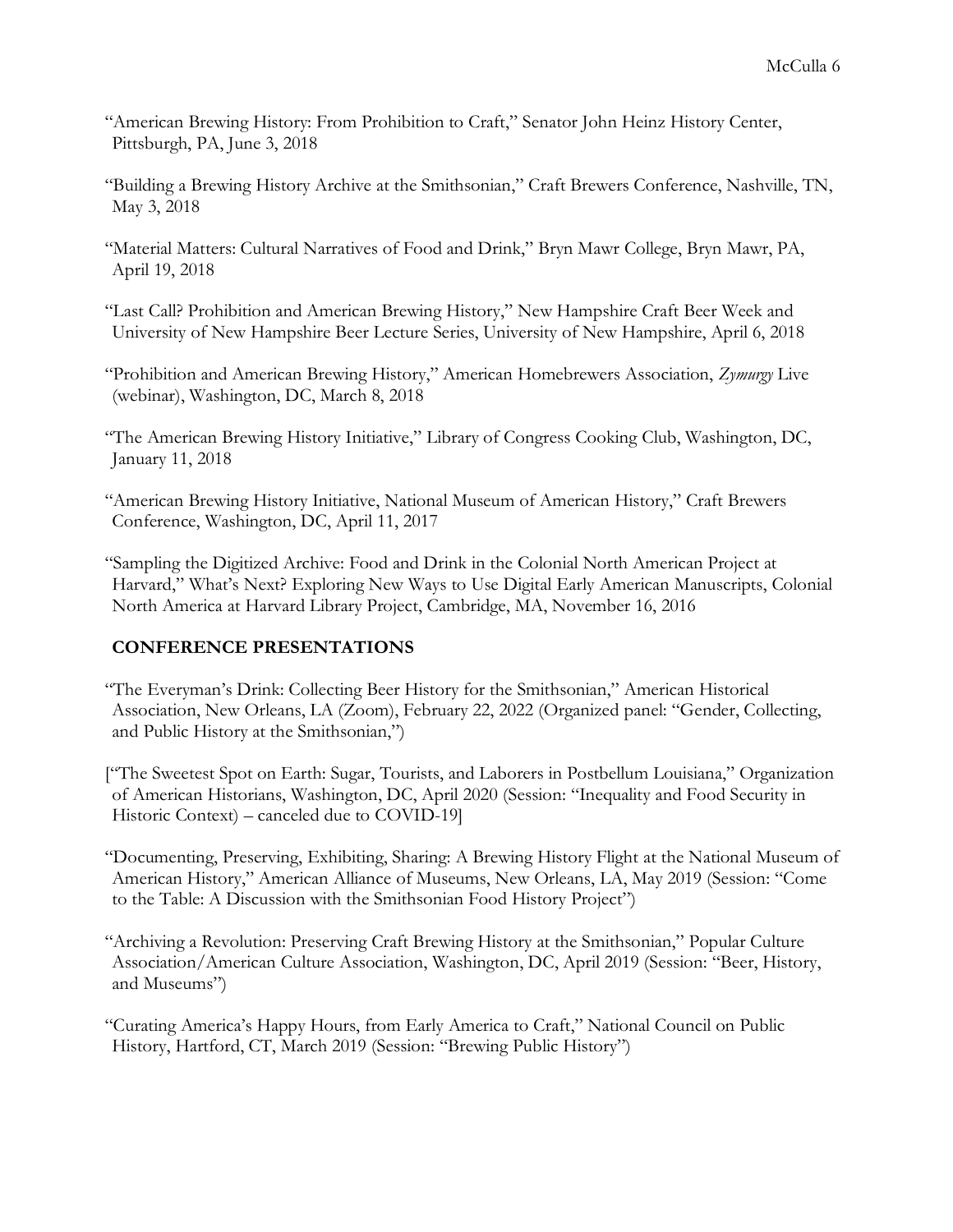- "Building an Archive of American Brewing History at the Smithsonian," American Historical Association, Chicago, IL, January 2019 (Roundtable organized by the Agricultural History Society: "The Past, Present, and Future of Museums of Food, Agriculture, and Rural Life")
- "Tourists on the Levee: Landscapes of Labor, Leisure, and Resistance in Postbellum New Orleans," American Studies Association, Atlanta, GA, November 2018 (Co-organized panel: "Emergent Tourist Landscapes: Visual and Print Culture at the Origins of American Tourism")
- "Beer Terroir: Crafting American Beer with a Sense of Place," Association for the Study of Food and Society, Madison, WI, June 2018 (Organized panel: "Brewing Histories: Landscapes of Beer from the Local to the Global")
- "Hazard at Tea: Silver and Spice as Resistant Commodities," Emerging Scholars Symposium at the Center for Material Culture Studies at the University of Delaware, Winterthur, DE, April 2018 (Panel: "Hazardous Objects")
- "Archiving Taste in the American Brewing History Initiative," American Historical Association, Washington, DC, January 2018 (Roundtable: "Archiving Taste: A Roundtable on Food History at the Smithsonian's National Museum of American History")
- "Resistant Domesticities: Literacy, Illiteracy, and Women of Color in Twentieth-Century New Orleans Kitchens," American Studies Association, Denver, CO, November 2016 (Co-organized panel: "Other Domesticities: Alternative Constructions of 'Home' in Twentieth-Century America")
- "Peddling the Consumable City: Representation, Appropriation, and Resistance Among New Orleans Street Vendors," Urban History Association, Chicago, IL, October 2016 (Panel: "The Consuming Urban: Gender and Consumption in the 20th-Century American City")
- "Creole Uncanny: Embodied Nostalgia in the Vargas Dolls of New Orleans," Graduate Association for Food Studies, Harvard University, Cambridge, MA, October 2015 (Panel: "Race and Gender in the Foodscape")
- "Wax Pralines and 'Chocolate Ladies': Embodied History in the Vargas Dolls of New Orleans," Southern Association for Women Historians, Charleston, SC, June 2015 (Organized panel: "Pure Creole: Women of Color in the Making of New Orleans Food")
- "Culture of Commerce: New Orleans's Piazza d'Italia and St. Joseph Altars," Louisiana Historical Association, Lafayette, LA, March 2015 (Panel: "Cultural Tradition in the Multiethnic Metropolis")
- "Contextualizing Creole Cuisine: Gumbo Wars," American Historical Association, New York, NY, January 2015 (Organized panel: "Listening, Tasting, Reading, Touching: Interdisciplinary Histories of American Food")
- "'Greetings from the Levee!': Labor and Leisure on the Docks of Postbellum New Orleans," Boston Seminar in Immigration and Urban History, Boston, MA, November 2014
- "'We Decorated the Bare Walls': The Window Shop Women Build a Place for *Jause*," Sarah Isom Center for Women and Gender Studies and the Southern Foodways Alliance Graduate Student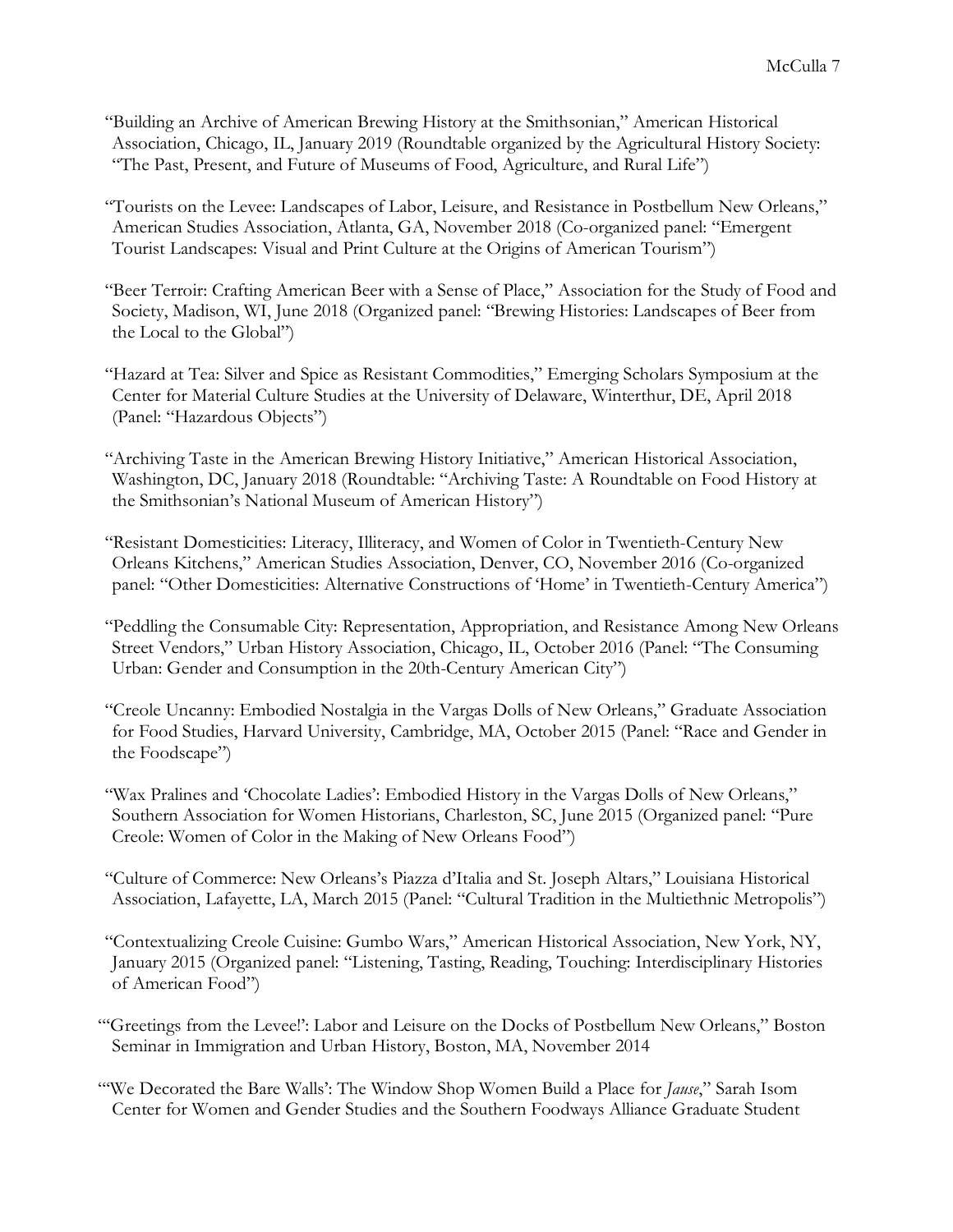Symposium, University of Mississippi, Oxford, MS, September 2013 (Panel: "Making Food, Making Identity")

#### **SELECTED PUBLIC HISTORY ACTIVITIES**

- "Beer: A Taste of American History," lecture and guided tasting, Smithsonian Associates, Washington, DC (Zoom), June 9, 2022
- "Behind-the-Scenes: Twenty Years of Julia Child's Kitchen," interviewer, National Museum of American History, YouTube, December 15, 2021
- "That Beer Tastes Like Smithsonian Terroir: Growing, Brewing, and Drinking Smithsonian Hops," Beer Culture Summit, Chicago Brewseum, Chicago, IL (Zoom), November 5, 2021
- "Last Call: Beer Histories, Now," event organizer and moderator, National Museum of American History, Washington, DC (Zoom), October 22, 2021
- "Patsy Young—American Brewer, Fugitive from Slavery," research talk to National Museum of American History Tuesday Colloquium, Washington, DC (Zoom), October 5, 2021
- "Collections Connections," food history talk for K-5 students, *Museum Live!*, The Durham Museum, Omaha, NE (Zoom), September 20, 2021
- "Let's Talk Gardens! Beer in the Garden," talk on the history of hops in American craft beer, in collaboration with Smithsonian Gardens, Washington, DC (Zoom), April 8, 2021
- "Voices of Beer: Highlights from Smithsonian Oral Histories," Beer Culture Summit, Chicago Brewseum, Chicago, IL (Zoom), November 14, 2020
- "Last Call: Beer Futures," event organizer, Food History Weekend, National Museum of American History, Washington, DC (Zoom), October 16, 2020
- "History of the Craft Beer Revolution in Virginia," Commonwealth Classroom: Thirsty Thursdays with Richmond Beeristoric, Richmond, VA (Zoom), May 28, 2020
- ["A Smithsonian Brewing History Update: Focus on Women in Beer History," Craft Brewers Conference, San Antonio, TX, April 21, 2020 – canceled due to COVID-19]
- "Women in Craft Beer," discussant, Brewers Association media event, New York City, NY, March 5, 2020
- "Alewives, Brewsters, and Gruits: A History of Women in Beer," discussant, Heurich House Museum, Washington, DC, February 5, 2020
- "Hoppy Holidays Hoppy Hour," event organizer and co-sponsor, Smithsonian Gardens and National Museum of American History, Washington, DC, December 10, 2019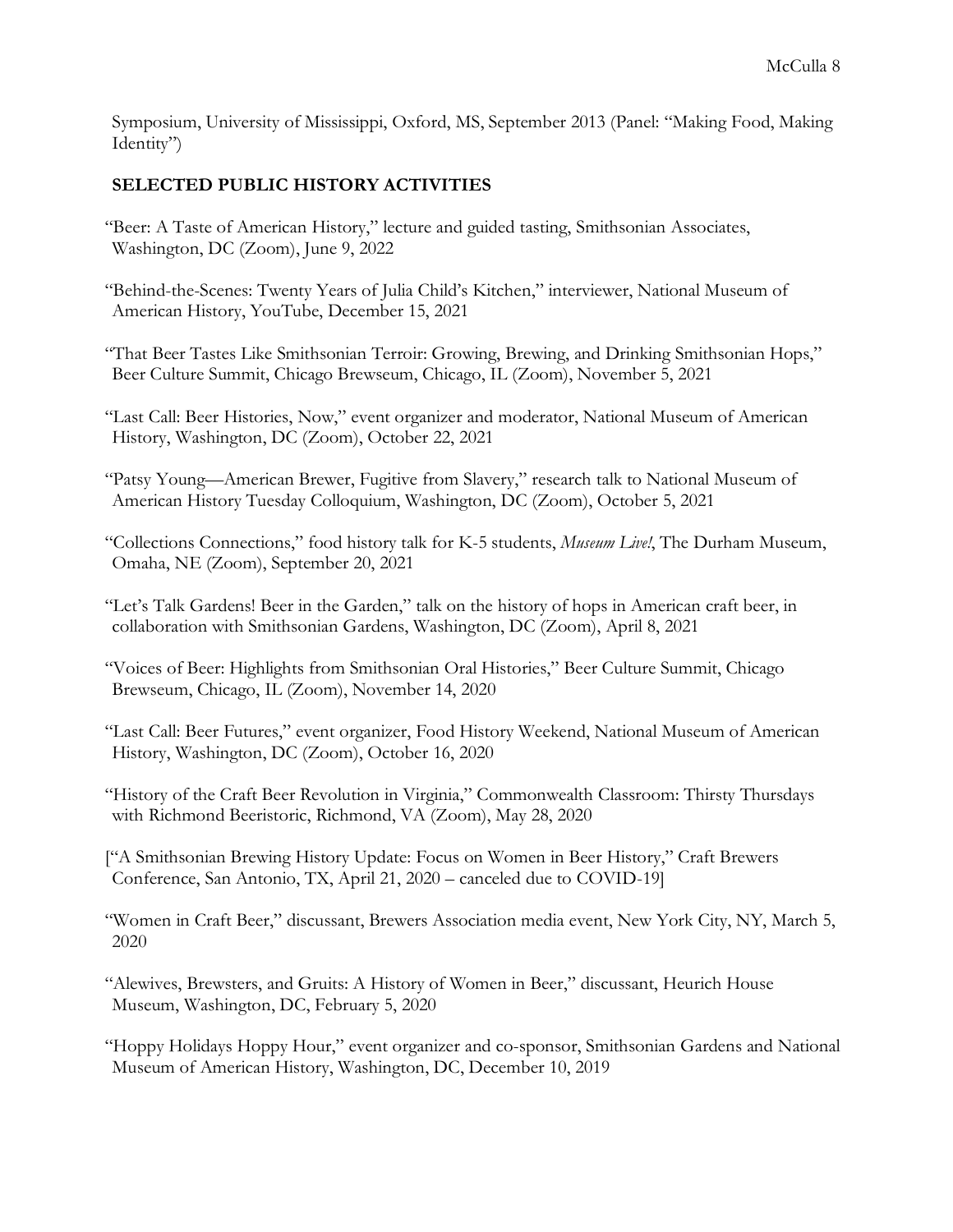- "Brewing a Revolution: A Conversation with the Founders of Craft Beer," event organizer and panel moderator, Last Call, Food History Weekend, National Museum of American History, Washington, DC, November 8, 2019
- "Looking at History Through the Pint Glass," discussant, Chicago Humanities Festival and Beer Culture Summit, Chicago, IL, October 26, 2019
- "What's in Store for Beer History?" panel moderator, Beer Culture Summit, Chicago, IL, October 25, 2019
- "Minnesota Brewing: Past and Present," panel moderator, Premodern Food Cultures conference, University of Minnesota, Minneapolis, MN, October 19, 2019
- Smithsonian staff expert, Smithsonian National Board Trip to Anchorage and Girdwood, AK, July 2019
- "Hoppy Holidays Hoppy Hour," event organizer and co-sponsor, Smithsonian Gardens and National Museum of American History, Washington, DC, December 11, 2018
- "Regions in American Brewing Culture," event organizer and panel moderator, Food History Weekend, National Museum of American History, Washington, DC, November 3, 2018
- "The Garden in Your Beer," welcome remarks, evening program with tasting, Smithsonian Associates, Smithsonian Libraries, and the National Museum of American History, Washington, DC, August 16, 2018
- "Women in Beer History," panel moderator, Beers With(out) Beards Craft Beer Festival, New York, NY, August 8, 2018
- "Beer and Transformations at the Smithsonian," discussant, Smithsonian Stories series, Smithsonian Institution Staff Picnic, Washington, DC, July 2, 2018
- *Drinks, Crime, and Prohibition*, commentator, Smithsonian Channel documentary film, premier June 11, 2018
- "The American Spirits: A Tasting and History Round Table," discussant, *New York Times* Subscriber Events, Washington, DC, May 16, 2018
- "Future of Beer," discussant, Future Con, Washington, DC, March 31, 2018
- "Seattle Brewing: Craft, Culture, and History," event organizer and panel moderator, American History After Hours, Pike Place Market, Seattle, WA, December 8, 2017
- "American Brewing History: In Your Glass and at the Smithsonian," Politics & Prose Bookstore, Washington, DC, November 15, 2017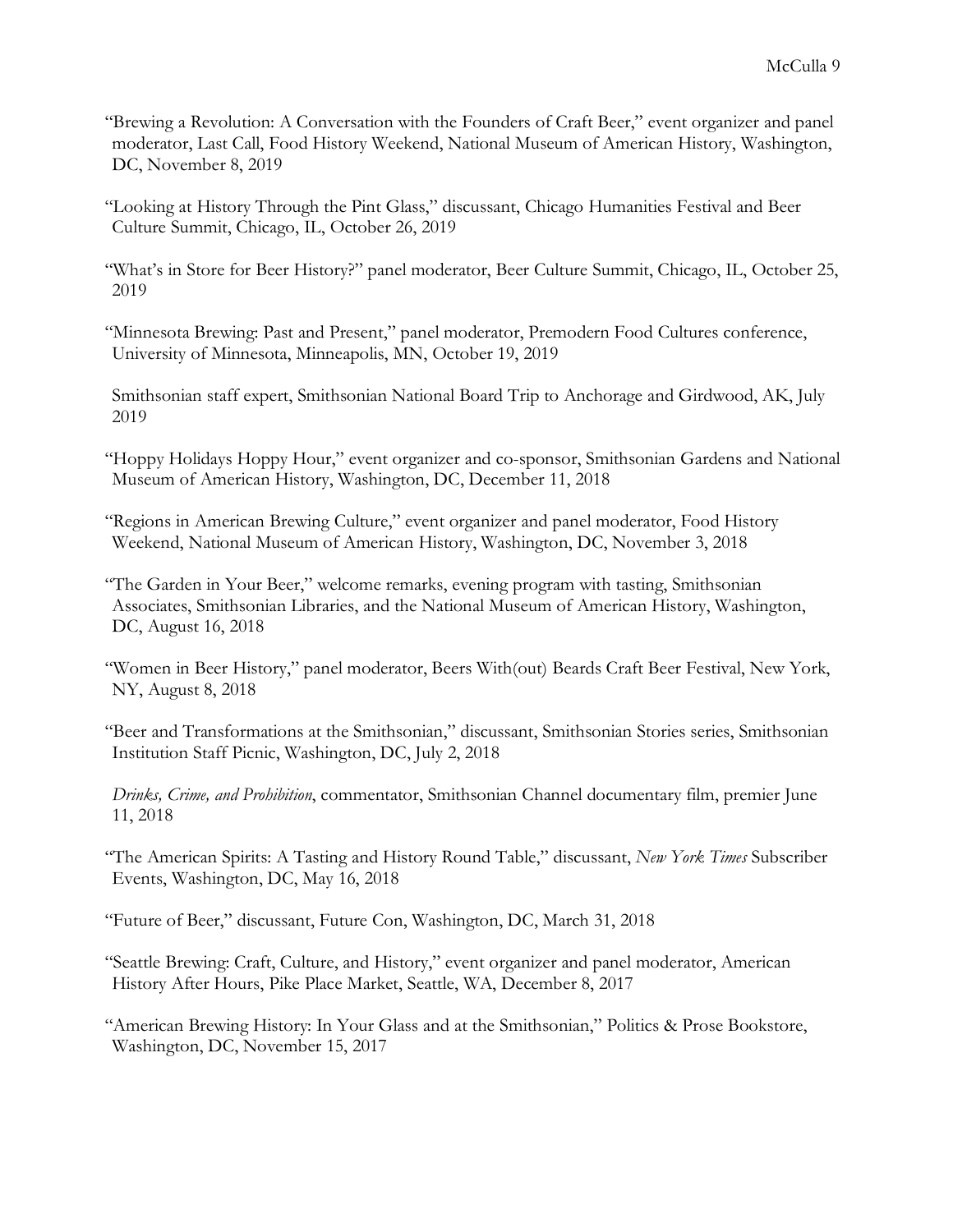"Brewing in Motion: Histories of Beer and Migration in America," event organizer and panel moderator, American History After Hours, Food History Weekend, National Museum of American History, Washington, DC, October 28, 2017

"Help Wanted," panel moderator, Food History Weekend, National Museum of American History, Washington, DC, October 27, 2017

# **TEACHING, EDUCATIONAL, AND MENTORING ACTIVITIES**

# **Mentor, Fulbright-Creative Ireland Museum Fellowship**

Susan Boyle, Doctoral Candidate, Trinity University Dublin, Tallaght, Ireland, Summer-Winter 2020 [postponed due to COVID-19]

## **Faculty Reviewer**, Museum Studies Writing Requirement

Program in Museum Studies, Corcoran School of the Arts & Design, Columbian College of Arts & Sciences, George Washington University, Washington, DC, Spring 2020

## **Adjunct Professor**

"Museum History and Theory," graduate seminar, Program in Museum Studies, Corcoran School of the Arts & Design, Columbian College of Arts & Sciences, George Washington University, Washington, DC, Fall 2019

## **National Museum of American History Internship Mentor**

John Harry, Master of Arts in Public History student, University of Wisconsin-Milwaukee, Summer 2019

# **Guest Speaker**

- "Researching and Collecting American Brewing History," Department of History, George Washington University, Washington, DC, March 9, 2022
- "Museum Exhibitions: Curatorial Research and Planning," Program in Museum Studies, George Washington University, Washington, DC (Zoom), October 4, 2021

Alumni panel on "alt-academic careers," Program in American Studies, Harvard University, Cambridge, MA (Zoom), April 28, 2021

"Collecting Brewing History at the National Museum of American History," Department of History, George Washington University, Washington, DC (Zoom), October 14, 2020

- "Researching and Collecting Brewing History," The Hotel School, Cornell University, Ithaca, NY (Zoom), April 21, 2020
- "The History and Practice of Curatorial Work: Museums Inside Out," Department of History, American University, Washington, DC, June 20, 2019

"Beer and Brewing History," Department of History, Colorado State University, Fort Collins, CO (Skype), November 26, 2018

"Material Culture," Department of History, Colorado State University, Fort Collins, CO (Skype), October 3, 2018

# **Guest Instructor**

"American Material Culture," Department of American Studies, George Washington University, Washington, DC, September 12, 2018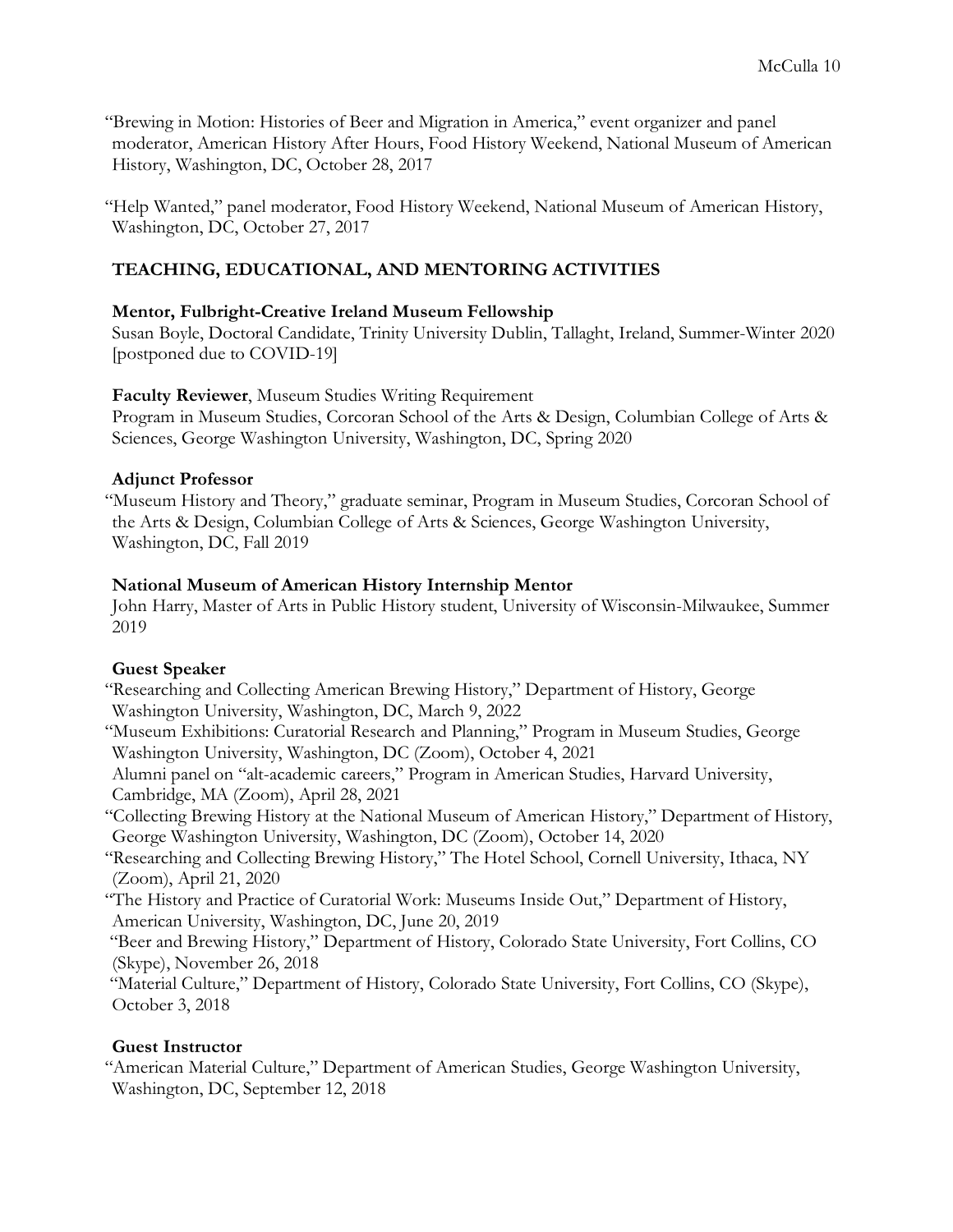#### **Teaching Fellow, Harvard College**

Department of History; The United States Metropolis, 1945-2000, Spring 2013 Department of History of Art and Architecture; American Art and Modernity, 1865-1965, Fall 2012

#### **Research Mentor, Harvard College**

Center for American Political Studies, Mentoring in American Politics Project, Spring 2013

## **SELECTED MEDIA COVERAGE AND INTERVIEWS**

Brian Alberts, "Worth Saving: Brewery Records and the Future," *Source Material*, podcast, *Good Beer Hunting*, May 21, 2022

Bret Kolmann Baker and Mike Morgan, "Dr. Theresa McCulla from the Smithsonian," *Brew Skies Happy Hour*, podcast, May 10, 2022

Ernie Manouse, *Town Square with Ernie Manouse*, Houston Public Media, April 7, 2022

Deb Freeman, "Let's Talk About Black Brewing & Distilling," *Setting the Table*, podcast, March 29, 2022

Greg Benson, "Microbrew Killed the Macrobrew Star," *Back Bar*, podcast, February 1, 2022

Lizzie Peabody, "The Fugitive Brewer," *Sidedoor*, podcast, January 12, 2022

Tara Nurin, "From Ancient Egypt to Contemporary Culture, These Upcoming Events Help Elevate the Study of Beer," *Forbes.com*, October 22, 2021

Mike Stein, "Stories of Beer—A History," *The DC Beer Show*, podcast, October 15, 2021

Sarah Jane Curran, "Beer Histories, Now," *Beer Me!*, podcast, October 8, 2021

Stephanie Castellano, "The Brides 'Imported' to Colonial America for Their Brewing Skills," *Atlas Obscura*, September 30, 2021

Beth Demmon, "Theresa McCulla Helps Reconstruct a Life," *Good Beer Hunting Collective*, podcast, September 24, 2021

"'Which Came First: Beer or Wine?'" "Ask Smithsonian" column, *Smithsonian* magazine, September 2021

"Moonshine," *AirSpace*, podcast, National Air and Space Museum, September 9, 2021

Courtney Iseman, "Gin Lane vs. Beer Street — How One Artist Captured a Pivotal Century in Our Drinking History," *Good Beer Hunting*, July 1, 2021

Louise Salas and Gina Chersevani, "Theresa McCulla," *Designated Drinker*, podcast, April 30, 2021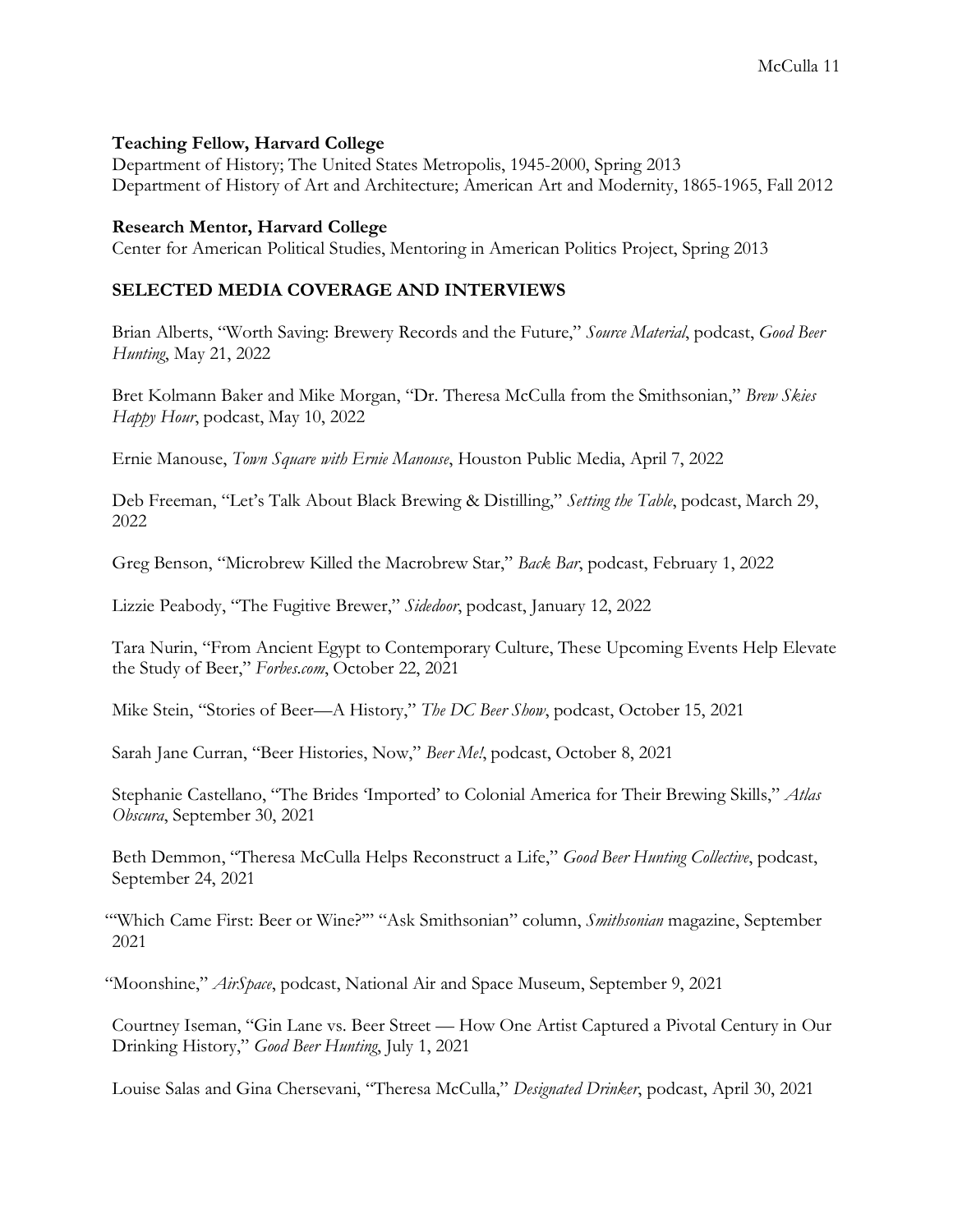Kristen Richard, "Xenophobia, Racism and Classism: The Sinister Roots of America's Prohibition," *Wine Enthusiast*, March 8, 2021

David Nilsen, "Tending the Fires — Carillon Brewing Company in Dayton, Ohio," *Good Beer Hunting*, March 3, 2021

James Bennett II, "'We're Reclaiming Beer Because It's Ours,'" *Eater*, February 21, 2021

Kate Bernot, "What's Going On in There? — How 'Magic Box' Machines Can Transform Our Alcoholic Beverages (and Threaten Our Definition of 'Craft')," *GoodBeerHunting*, January 6, 2021

Kristen Richard, "A Brief History of Women and Beer, from Sumerian Goddesses to the Pink Boots Society," *Wine Enthusiast*, December 22, 2020

Kristen Richard, "'Beer is What Makes us Human': How Beer Influenced Humanity Worldwide," *Wine Enthusiast*, November 20, 2020

Tara Nurin, "This Virtual Beer Summit Serves Up History That's Anything But Dry," *Forbes.com*, November 12, 2020

Andy Crouch, "Episode 23: Theresa McCulla," *Beer Edge*, podcast, September 24, 2020

Bailey Berg, "How Historian Theresa McCulla is Preserving This Year in Beer," *October*, August 27, 2020

Kara Newman, "The History of America's Beer Gardens Includes Urban Expansion and Immigrant Innovation," *Wine Enthusiast*, August 25, 2020

Kelly Magyarics, "Theresa McCulla Shares Insight Into The Current State Of The Beer Industry," *Northern Virginia Magazine*, August 7, 2020

Courtney Iseman, "How a Beer Historian Is Documenting COVID-19's Impact on Brewing," *Atlas Obscura*, June 5, 2020

Matthew Shaer, "The Schoolteacher Who Sparked America's Craft Brew Revolution" and Arik Gabbai, "Beer is Not Just a Drink," *Smithsonian Magazine*, June 2020

Brian Alberts, "The Nation's Beer Historian is Taking Stock," The Reporter's Notebook, blog, North American Guild of Beer Writers, May 7, 2020

Jimmy Carbone, "Researching Beer History: 1898," conversation with Clay Risen, *Beer Sessions Radio,* podcast, March 5, 2020

Stephanie Williams, "A D.C. Dream Day with Smithsonian Beer Curator Theresa McCulla," *Washington Post,* February 2020

Penelope Bass, et al., "The Imbibe 75: People, Places, and Directions That Will Shape the Way You Drink in 2020," *Imbibe*, January/February 2020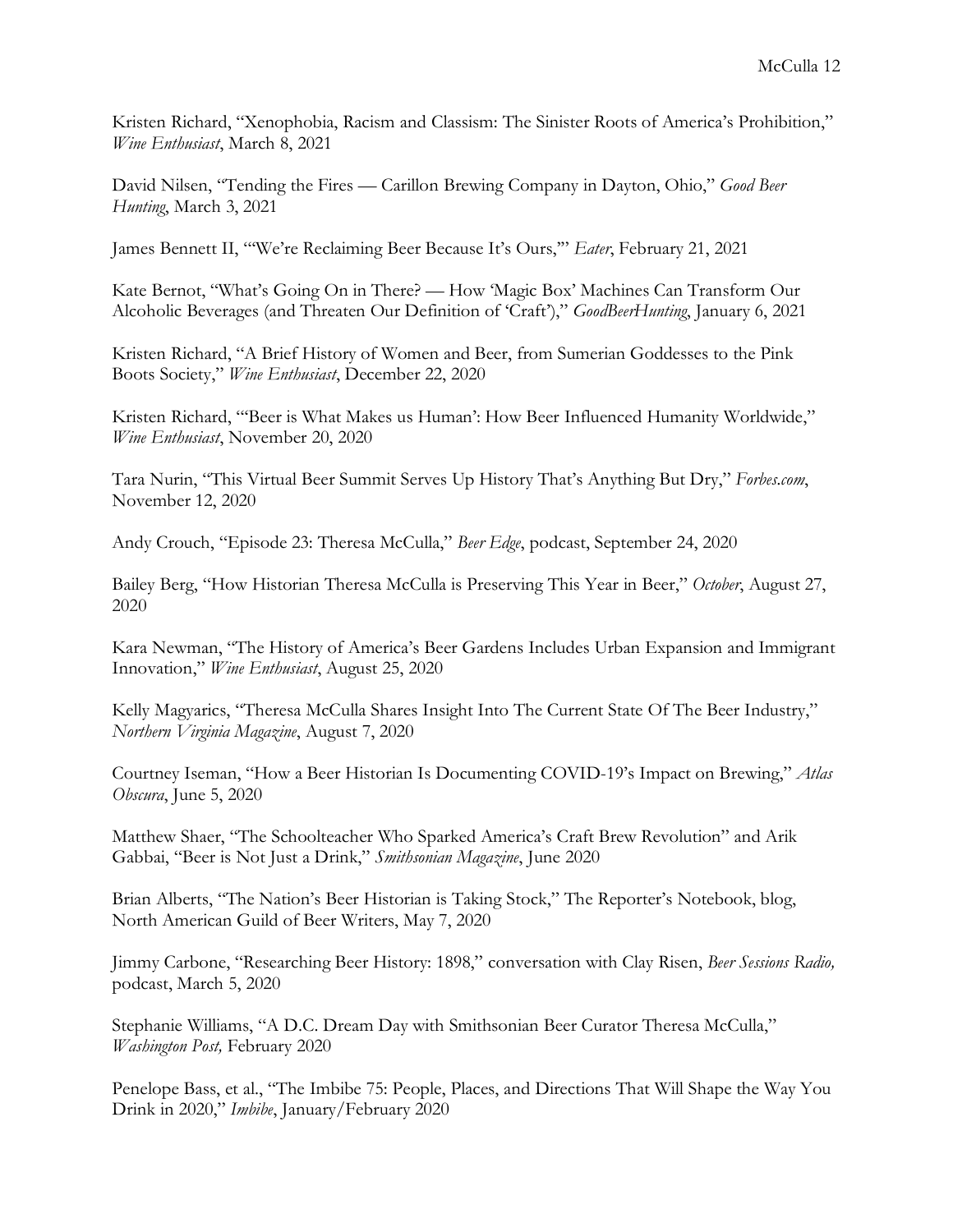Agence France Presse, "La soif quasi-démesurée des Américains pour les bières IPA," *Paris Match Belgique*, December 30, 2019; "US Drinkers Hopped Up for IPA Beers," *France24.com*, December 28, 2019

James Spencer, "A Pint at the Museum," *Basic Brewing Radio*, podcast, December 10, 2019

The Brews Brothers, "How Art Helped Convince Post-WWII America That 'Beer Belongs,'" *CraftBeer.com*, December 6, 2019

Tara Nurin, "'Brewing A Revolution' Brings Craft Beer History to the Smithsonian," *Forbes.com*, November 13, 2019

The Brews Brothers, "Superstar Craft Brewing Founders Talk Shared Memories at Smithsonian's 'Last Call,'" *CraftBeer.com*, November 12, 2019

Michael Stein, "Smithsonian Reveals Amazing Homebrewing and Craft Beer History," *DCBeer.com*, October 25, 2019

Thomas Pellechia, "A Brewing History Update Comes To the Smithsonian National Museum of American History," *Forbes.com*, October 23, 2019

Junto Media, "McCulla Welcomes Brewing Royalty for Last Call," *The DC Beer Show,* podcast, October 16, 2019

Joshua Johnson, "The Past, Present, and Future of American Beer," *1A*, WAMU/NPR, October 7, 2019

Sarah Vickery, "Raise a Glass for This History Student's Smithsonian Beer Internship," *UWM Report*, September 26, 2019

Smithsonian American Art Museum, "A Whole Lotta Beer," *Re:*Frame, web video series, August 5, 2019

Lauren Ober, *Spectacular Failures,* podcast, American Public Media, July 1, 2019

Todd Schulkin, "Meet Theresa McCulla," *Inside Julia's Kitchen*, podcast, The Julia Child Foundation for Gastronomy and the Culinary Arts, June 27, 2019

Simon Majumdar, "Beer," *Eat My Globe: Things You Didn't Know About Your Food,* podcast, May 6, 2019

Michelle Goldchain, "American History Museum Highlights Regional Impact on Beers," *On Tap*, November 5, 2018

Rob Ferrett, "Smithsonian Archive Will Tell the Story of Brewing in Wisconsin and Beyond," *Central Time*, Wisconsin Public Radio, September 24, 2018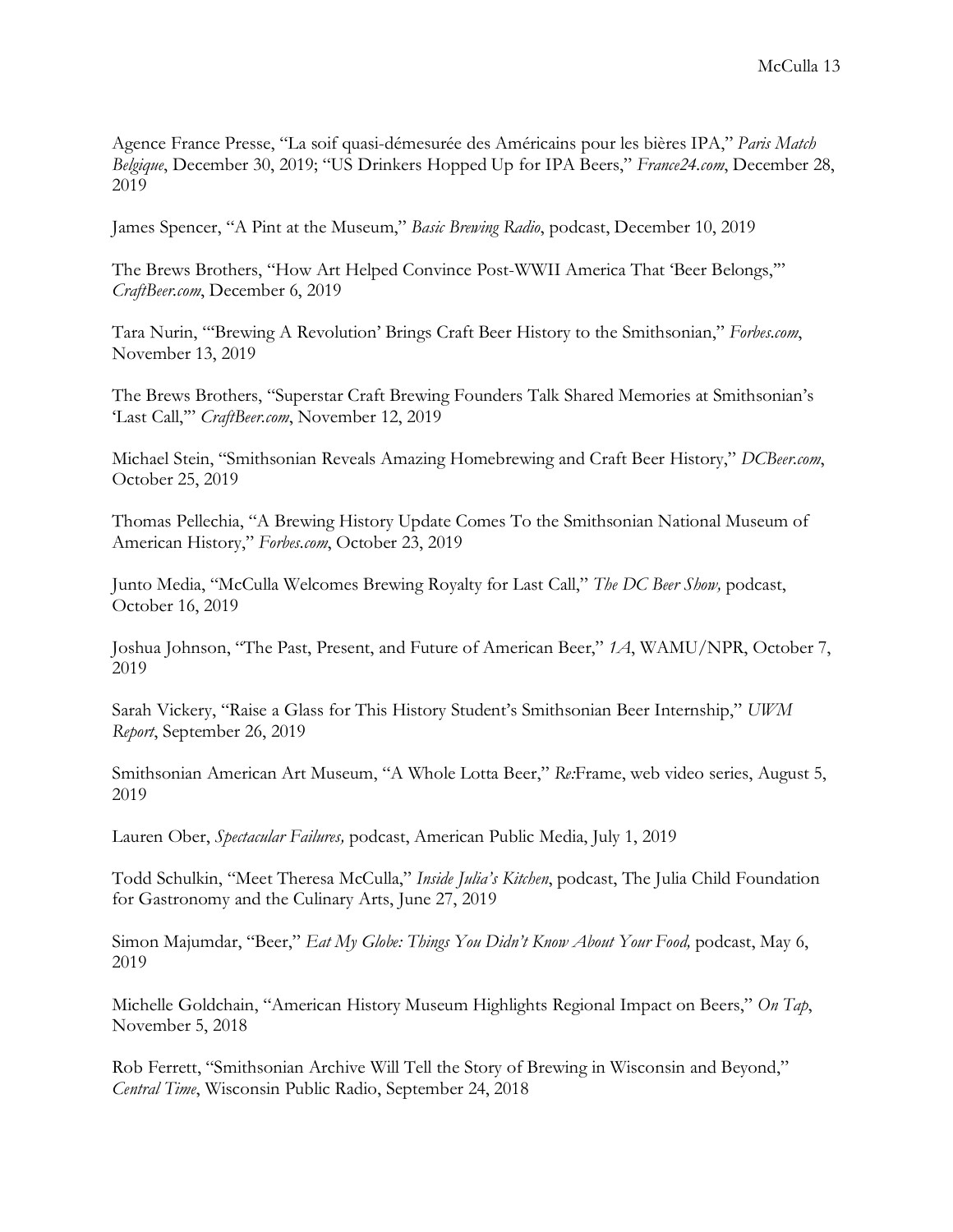Amanda Andrade-Rhoades, "Extraordinary Women of D.C.: Dr. Theresa McCulla, beer historian," *dcrefined*, August 24, 2018

Bill Chappell, "Guinness Opens Its First U.S. Brewery In 64 Years," *All Things Considered*, NPR, August 4, 2018

Sarah Jane Curran, "American Beer History with Theresa McCulla," *Beer Me!* podcast, episode 26, July 24, 2018

Tina Caputo, "Theresa McCulla: The Smithsonian's Indiana Jones of Beer History," *October*, June 19, 2018

Greg Kitsock, "Out of the Past, A Record for the Future," *The New Brewer*, March/April 2018

Bailey Trela, "Brew's Clues: A Historian Investigates America's Beer Boom," *Harvard Magazine*, March/April 2018

Marty Jones, "A 'Stirring' Tale Behind the Father of Homebrewing's Famous Spoon," *CraftBeer.com*, January 24, 2018

Tony Cohn, "Red, White, and Brew," *Sidedoor* podcast, Smithsonian Institution, July 2017

Ari Shapiro, "How the Story of Beer is the Story of America," *All Things Considered*, NPR, July 3, 2017

Kojo Nnamdi, "The Smithsonian's New Beer Historian Might Have the Coolest Job in D.C.," *The Kojo Nnamdi Show*, WAMU 88.5, June 7, 2017

Courtney Cox, "Historian Theresa McCulla Embarks on the Smithsonian's American Brewing History Initiative," *Beer Advocate*, April 2017

Olivia Waxman, "8 Questions for the Smithsonian's New Beer Historian," *Time*, April 10, 2017

Trent Johnson, "The Smithsonian Taps Theresa McCulla as Beer Historian," *On Tap*, March 4, 2017

Kate Oczypok, "The Smithsonian's Beer Historian Theresa McCulla on Why Her New Job is as Amazing as it Sounds," *Capitol File*, March 3, 2017

"For the Smithsonian's New Beer Historian, It's All About Passion for the Brew," *NBC Nightly News with Lester Holt*, February 4, 2017

Jim Vorel, "Meet the Smithsonian's New 'Beer Historian,' Theresa McCulla," *Paste*, February 1, 2017

Natasha Geiling, "Raise a Glass to the Smithsonian's First Beer Scholar," *Smithsonian Magazine*, January 30, 2017

Greta Weber, "Best Job Ever: The Smithsonian Just Hired a Craft Beer Historian," *Washingtonian*, January 30, 2017